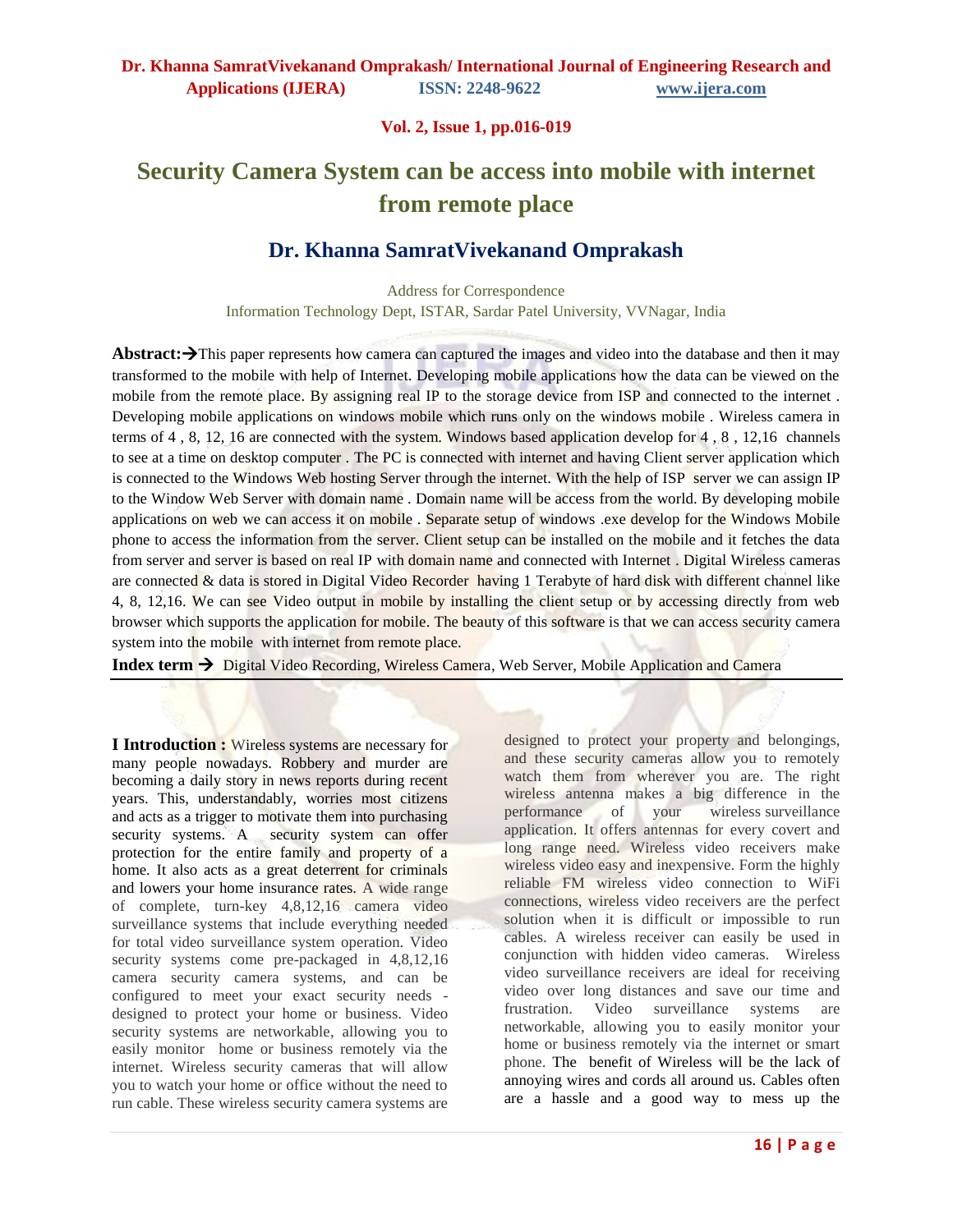# **Dr. Khanna SamratVivekanand Omprakash/ International Journal of Engineering Research and Applications (IJERA) ISSN: 2248-9622 www.ijera.com**

### **Vol. 2, Issue 1, pp.016-019**

infrastructure of your property. They are not pleasant to look and often require extra holes within your walls in order to hide their unsightly coils. The installation of a wired security system and cameras will need a lot of patience and time because you are dealing with so many cables. It would be easy to get your wires crossed, pun intended. Selection of Security DVRs, DVR Cards, featuring the latest DVR Software technologies for high quality video encoding including h264 DVR video compression to conserve disk space while maximizing video quality.

# Security Camera with 4-Channel Web Server

Mobile User

 **Fig[2] Mobile user can access information from remote place**



#### **Fig[3] Security System with mobile**

III Design & Explanation

Online Dynamic web application developed for accessing the Camera System with the user and password. Setting of channels and Dynamic IP address is installed into the DVR to access it from remote place with the internet. System is connected with the wireless camera and can be access its features by the PC. Using Windows Server 2003 for the Domain Name & hosting of Web Server. By getting real IP from the ISP and getting entry into DNS of it , we have assign real IP to the system and its gateway. Purchasing domain name for the client , so application can be accessible from the world. Giving authentication and authorization he can access the web application from remote place with the internet. Develop client side windows mobile application to access the database from the server . On installing the setup on smartphone of windows

# **II Objective**

By the strategic placement of security cameras in certain corners of the house to deter thieves and criminal behavior and, in certain circumstances, to use recorded footage in the investigation of and prosecution for criminal activity. To develop web based applications for capturing the video and images for recording and storing into database. Person can access the video images from the remote place from internet access . From the remote place user can access the camera security system with the smartphone having internet . Developing mobile application to install on Windows mobile phone for client purpose. Employ an close and private accountable process to access the data. To provide authentication and authorization on web based system. To restrict misuse or abuse of the system or of the footage. It provides safety and prevents any untoward incidents from happening such as potential home invasions or robberies. Fire is one of the leading causes of home destruction. Since fires are dangerous, you can increase home security by learning how fires are started and what you can do to prevent fires from occurring. To control Crime types which include murder, violent crimes, rapes, robberies, aggravated assault, property crimes, grand auto theft, larceny, theft, etc



**Fig[1] Security System without Mobile**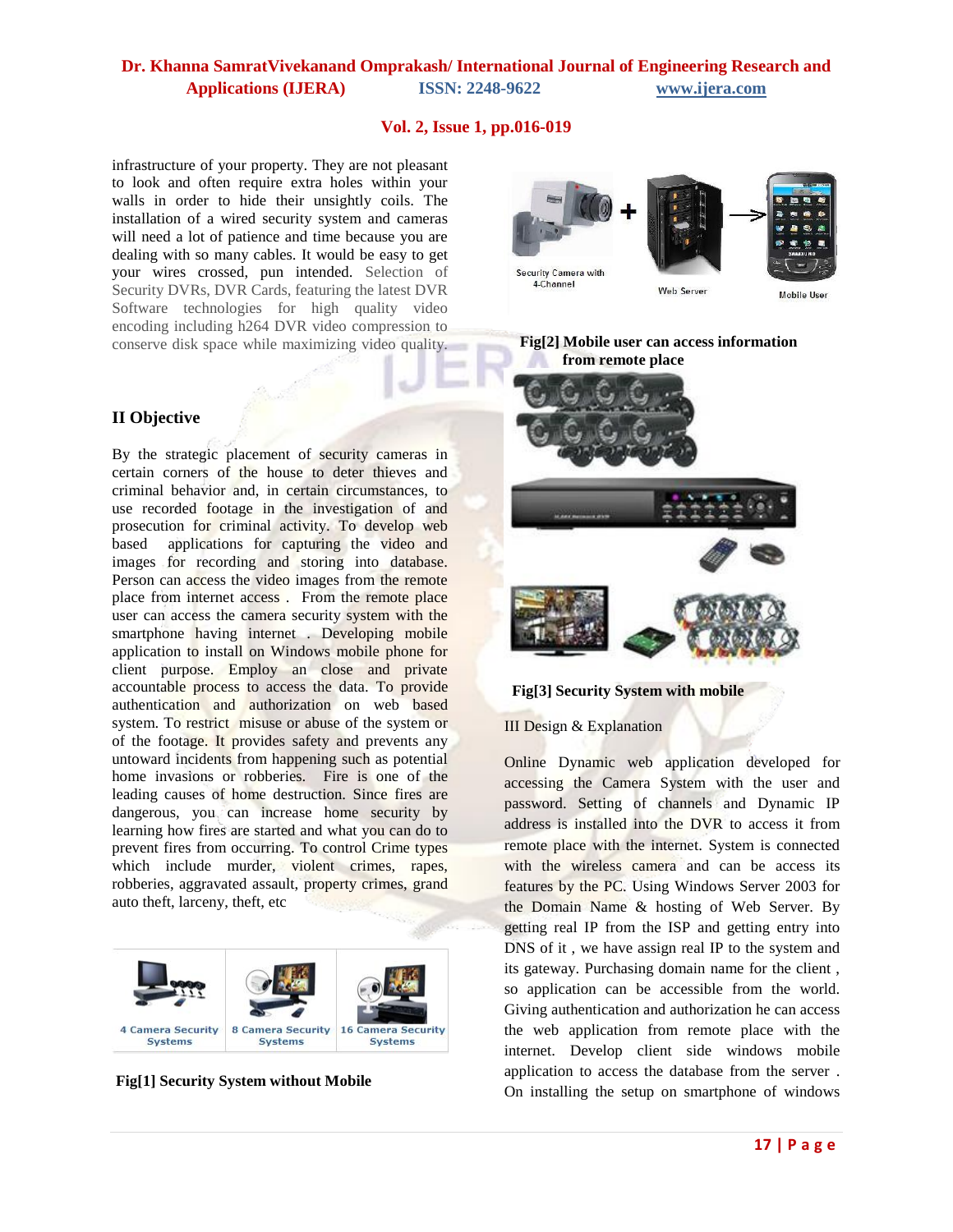# **Dr. Khanna SamratVivekanand Omprakash/ International Journal of Engineering Research and Applications (IJERA) ISSN: 2248-9622 www.ijera.com**

#### **Vol. 2, Issue 1, pp.016-019**

user can access the system from remote place with the help of mobile.

User can access this system system on two ways. 1. By accessing the online dynamic web application which is stored into the Web Server which hosts on real IP and domain name. 2. By using Windev Mobile Application version 15 software , we can make the client server application on windows platform mobile with windows version 6.0. Setup can be installed on the mobile and same database of Windows server can be accessed into mobile application. With the help of internet it connects the server and can access the images and video in terms of data from database. Client application can be run on different mobiles so any member of family can access it with valid user and password

#### **Solution :**

Developing entire Web Application on ASP.NET with authentication and authorization . Using concept of client / Server technology . Concept of Client-Server 3 Tier is used for accessing the information from the central database on desktop application  $\&$ web application. Mobile application for smart phone developed using Windev Software 15. Clubbing of Wireless Camera with DVR and System PC with real IP from the ISP and accessible application to any corner of room on laptop with the help of Wireless Router having attached USB Dongle with it. Digital wireless is far superior to analog wireless for many reasons. With analog wireless cameras, line of sight between the receiver and camera is needed meaning there can be no obstructions.

#### **Conclusion:**

Security System will put you in front of crimes, accidents, and incidents. Once you have secured your home you want to secure your computer, especially if you have Internet access. Securing your computer will help you escape Identity theft, as well as other crimes. Predators swarm the Internet, searching for prey all the time. Since the statistics are increasing technology, designers are working hard each day to help us find the level of security we need. For this reason technology designers has invented home security systems, deadbolts, fire alarms, CO alarms (Carbon Monoxide Alarms), etc. Home security systems are easy to install nowadays. The basic home security systems include motion sensors, photocells, sound detectors, window and door alarms, wireless systems, etc. The lights are great, since motion lights will typically scare away the average criminal. According to statistics, homes are broken into each day, and most homes are violated while the family is on vacation, or away from their home. Most criminals rather get in and get out, rather than face potential risks, such as human encounters.

#### **Acknowlegement**

Authors acknowledge the financial support by Institute of Science & Technology for Advanced Studies & Research (ISTAR) V. V. Nagar for this work. I would like to thanks Dr Vipul desai for his support and guidance.

#### **References:**

Gerry O'Briena. "Microsoft IIS 5 Administration". PUBLISHED By C.G.JAIN For TECHMEDIA, ISBN NO 81-7635-480-5, January 2000.

Jeff Frentzen and Henry Sobotka. "Javascript Annotated Archieves". PUBLISHED BY TATA MC GRAWHILL TEC, ISBN NO 0-07-463612-x, January 1999.

Noel Jerke And Michael Hatmaker. "Vbscript Interactive Course". Published by Techmedia, ISBN NO 81-87105-55, January 1997.

Scott Hawkins. "Apache Web Server Administration & E-commerce Handbook". Published Edition Wesley Longman (Singapore) Pte Ltd, ISBN NO 81- 7808-278-0, January 2001.

 Khanna SamratVivekanand Omprakash "Email Scripting Language ". The 2008 International Conference on Internet Computing, PUBLISHED BY 2008 CSREA PRESS. ISBN No 1-60132-073  $6^{th}$ , July 2008.

Ben Forta,Dyan Bromby, Rohan Mandel, Paul Fonte, Keith Lauver &Robert Juncker., "Wap Development with WML and